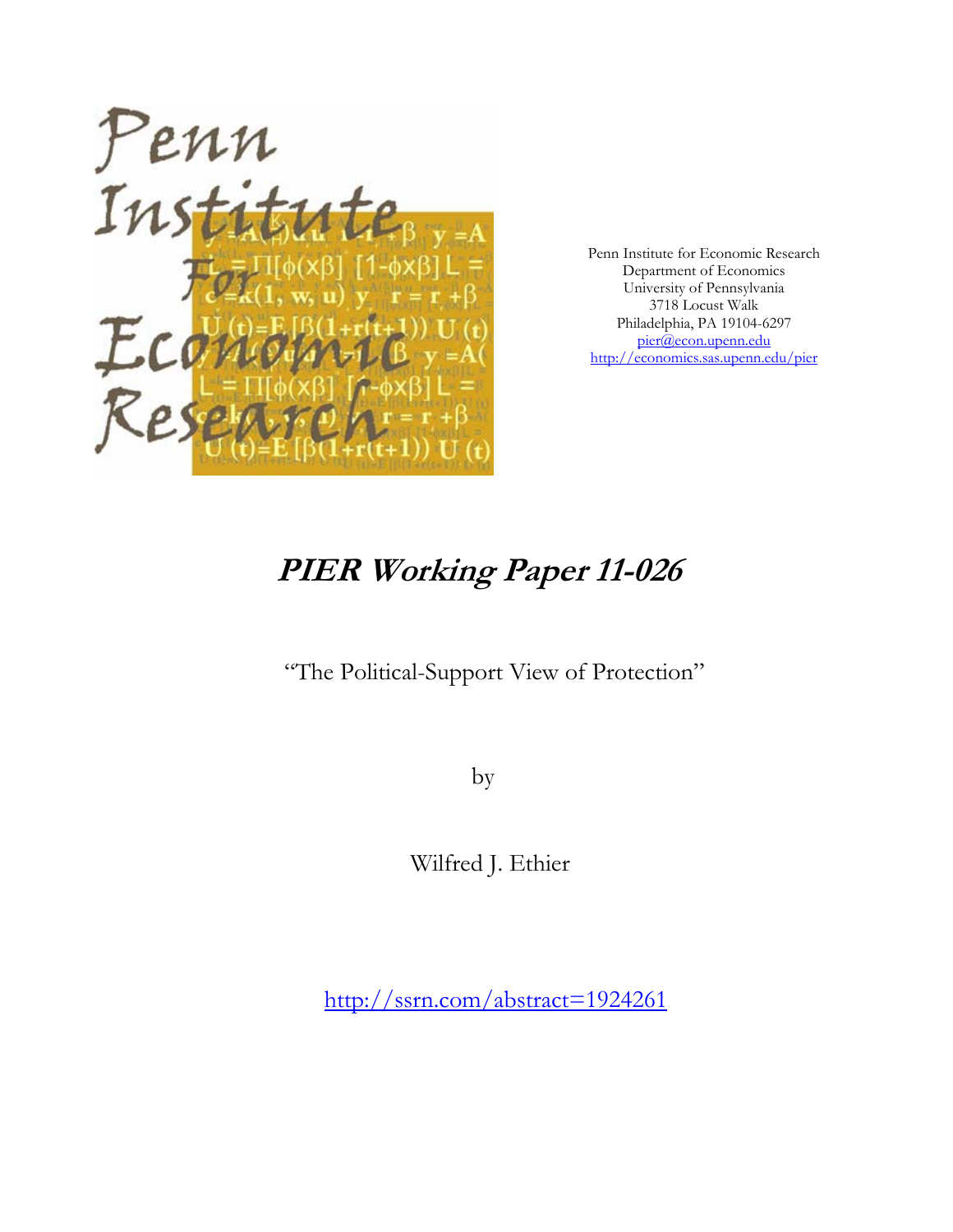# *The Political-Support View of Protection*

**Wilfred J. Ethier**

*Department of Economics University of Pennsylvania Philadelphia, PA*

26 July 2011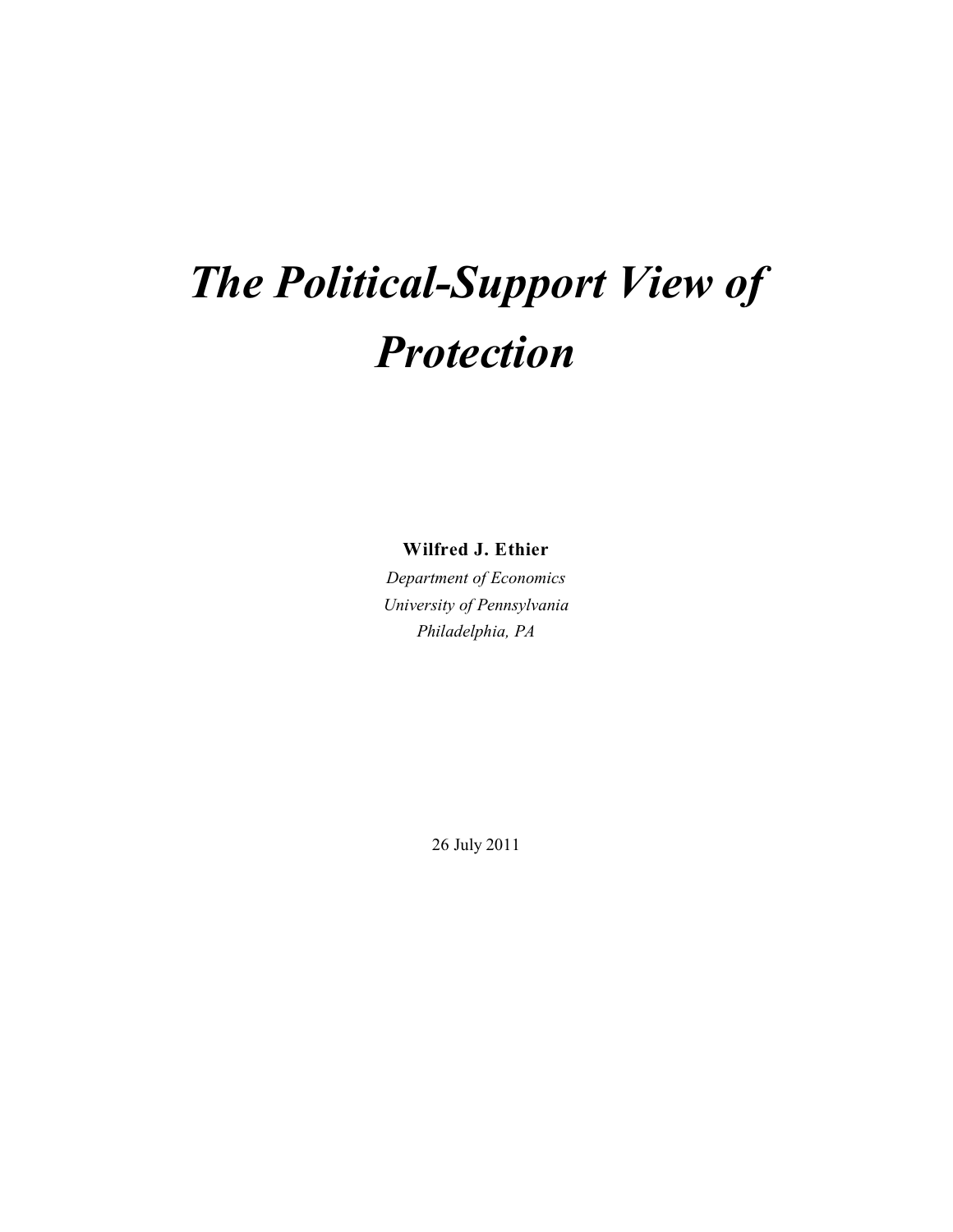# *The Political-Support View of Protection*

#### **Wilfred J. Ethier**

| Department of Economics     | tel: | 215-898-5105                        |
|-----------------------------|------|-------------------------------------|
| University of Pennsylvania  |      | <i>fax</i> : $215 - 573 - 2072$     |
| Philadelphia, PA 19104–6297 |      | <i>email</i> : ethier@sas.upenn.edu |

**Abstract:** This paper offers a selective, interpretative survey of the literature on the political-support component of the political economy of international trade policy. Much of the literature is characterized either by a discrepancy between what policymakers say they are doing and how the theory models their actions (the Cognitive Dissonance problem) or by a lack of a detailed microeconomic and micro-political foundation (the Black Box problem).

**Keywords:** Political support function, Protection For Sale, Cognitive Dissonance problem, Black Box problem.

#### *JEL* **Classification Codes:** F02, F13

#### **Outline:**

| The general political-support approach (4)<br>Key points about the political-support approach $(8)$ |  |
|-----------------------------------------------------------------------------------------------------|--|
| The campaign-contributions variant of the political-support approach (9)                            |  |
| Key points about the PFS variant (10)                                                               |  |
|                                                                                                     |  |
| Empirical investigations of the PFS variant (11)                                                    |  |
| Empirical investigations of tariffs and trade elasticities (13)                                     |  |
| Key points about the empirical work $(14)$                                                          |  |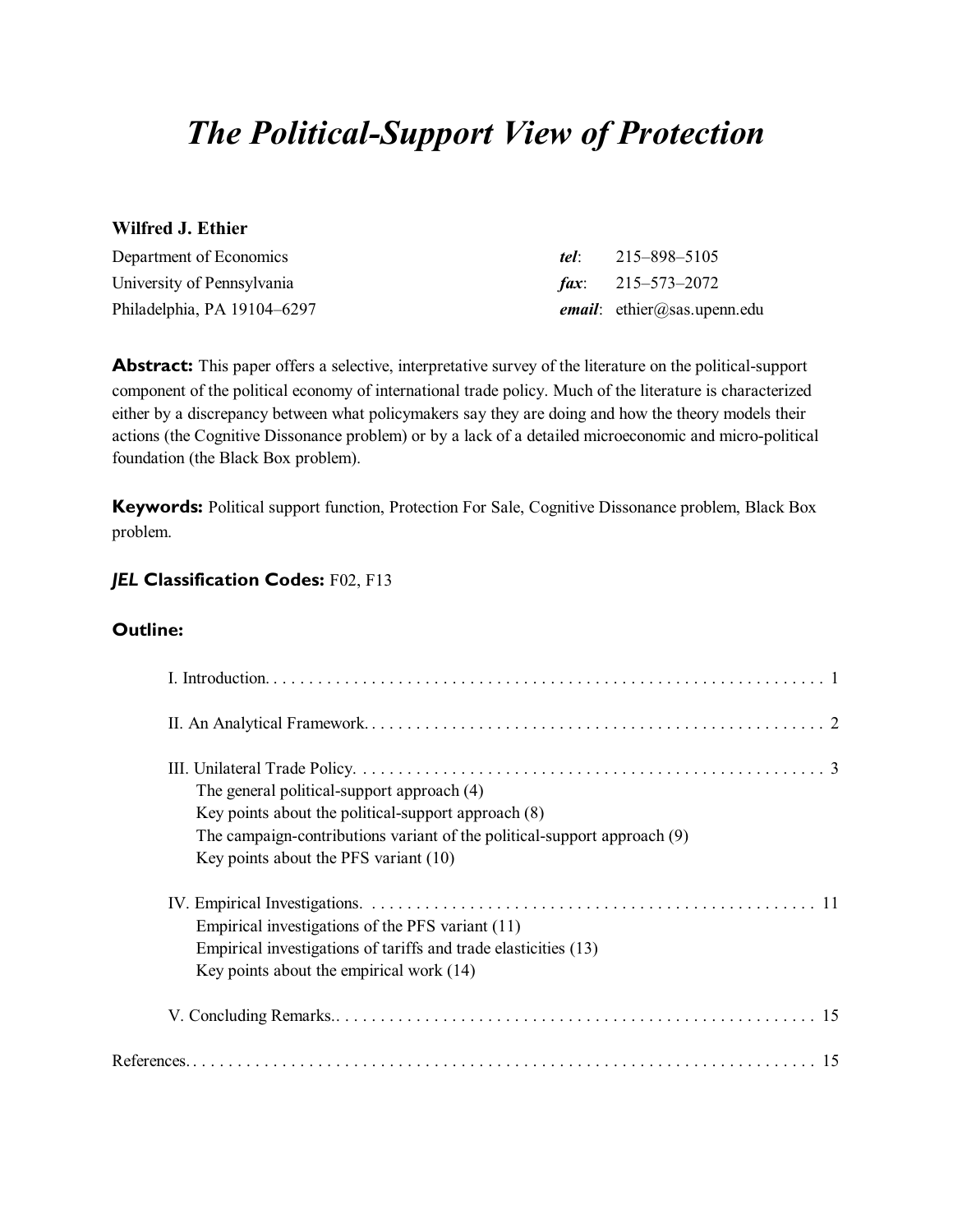## *The Political-Support View of Protection*

*Wilfred J. Ethier\**

*University of Pennsylvania*

This paper addresess the political-support approach to the political-economy of international trade policy. I do not attempt to be comprehensive. I instead focus on what I regard as the central issues.

## **I. Introduction**

International trade theory has traditionally taken a *normative* perspective: What are the consequences of trade policy for national welfare and when is it justified from that point of view? Beginning in the 1980s increasing attention has been paid to a *positive* perspective: What actually determines trade policy? These two approaches are complementary — both are necessary. This paper addresses the major component of the latter. Other, more comprehensive, surveys are provided by Nelson (1988), Magee (1994), Rodrik (1995) and Ethier (forthcoming).

I address the ability of the political-support approach adequately to explain trade policy. My bottom line will be tentative: There has been much progress, but the nature of that progress is widely misunderstood, and we have a good way to go. We should make the effort.

<sup>\*</sup>I thank Arye Hillman, Donald Regan and Robert Staiger for useful discussions, and participants in the 2011 Asia Pacific Economic Association meetings in Busan for helpful comments.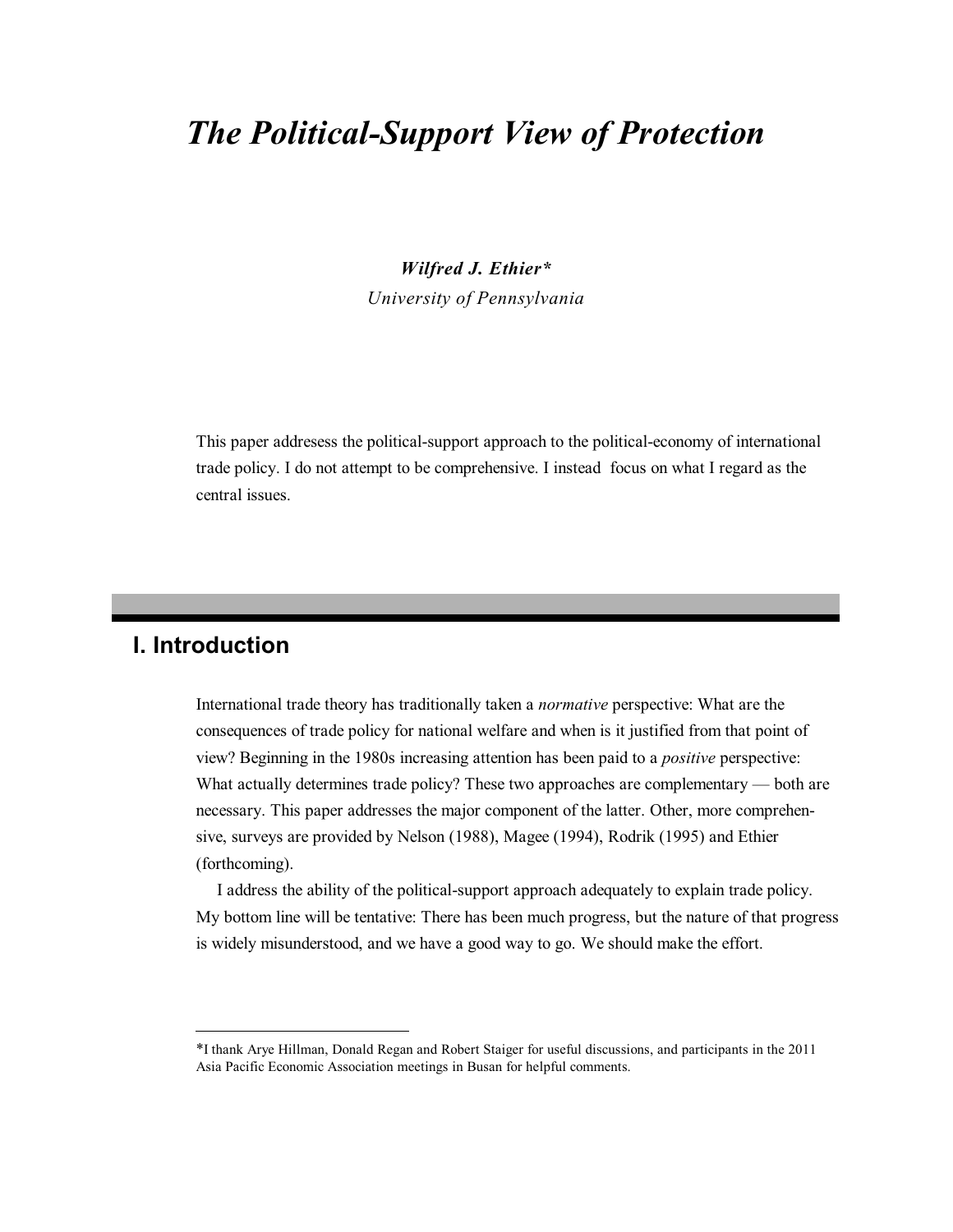#### **II. An Analytical Framework**

A common theoretical framework helps enormously to facilitate comparison across contributions. I use the following.

There are two countries (*H*ome and *F*oreign), two factors (*K*apital and *L*abor), and *N* + 1 traded goods (*0*, *1*, ... , *N*). Good *0* is a numeráire good, produced by labor alone. Goods *1* to *N* are produced by capital and labor, with capital specific to each sector. *H* imports goods *1* to *n* and exports goods  $n + 1$  to *N*.

I follow the preponderant part of the political-economy literature in assuming a sectorspecific factor. Specific factors, together with the demand separability discussed below, allows the analysis to employ simple partial-equilibrium techniques.

Ownership of each specific factor *i* is distributed uniformly over a fraction  $\alpha_i$  of the population (labor force), with each individual owning some of at most one of the specific factors. Let  $\alpha = \alpha_1 + ... + \alpha_N$  denote the fraction of the population owning the specific factors. Choose units so that a unit of good  $\theta$  is produced by a unit of labor. Thus, assuming good  $\theta$  is actually produced, the wage  $w = 1$ .

In each country individual preferences are summarized by the utility function

$$
U = c_0 + u_1(c_1) + \ldots + u_N(c_N)
$$

where  $c_i$  denotes consumption of good *i*. This implies individual demand functions  $d_i = d_i(Q_i)$ ,  $i = 1, \ldots, N$ , where  $Q_i$  denotes the domestic relative price of good *i* in terms of good *0*. Residual income is all spent on the numeráire good *0.* I assume that endowments in both countries are such that each both produces and consumes good  $\theta$ . Then an individual's utility can be expressed in the indirect form

$$
v(Q_1, \ldots, Q_N; y) = \sum s_i(Q_i) + y \tag{1}
$$

where  $S_i(Q_i) = u_i(d_i(Q_i)) - Q_i d_i(Q_i)$ , the consumer surplus derived from good *i*, and *y* denotes the individual's income.

Each country may tax or subsidize either imports or exports. For *H*, let  $Q_i$  and  $P_i$  denote, respectively, the domestic and international relative price (in terms of the numeráire) of good *i*, and  $\tau$ <sub>*i*</sub> one plus the *ad-valorem* trade tax  $t$ <sub>*i*</sub>. Thus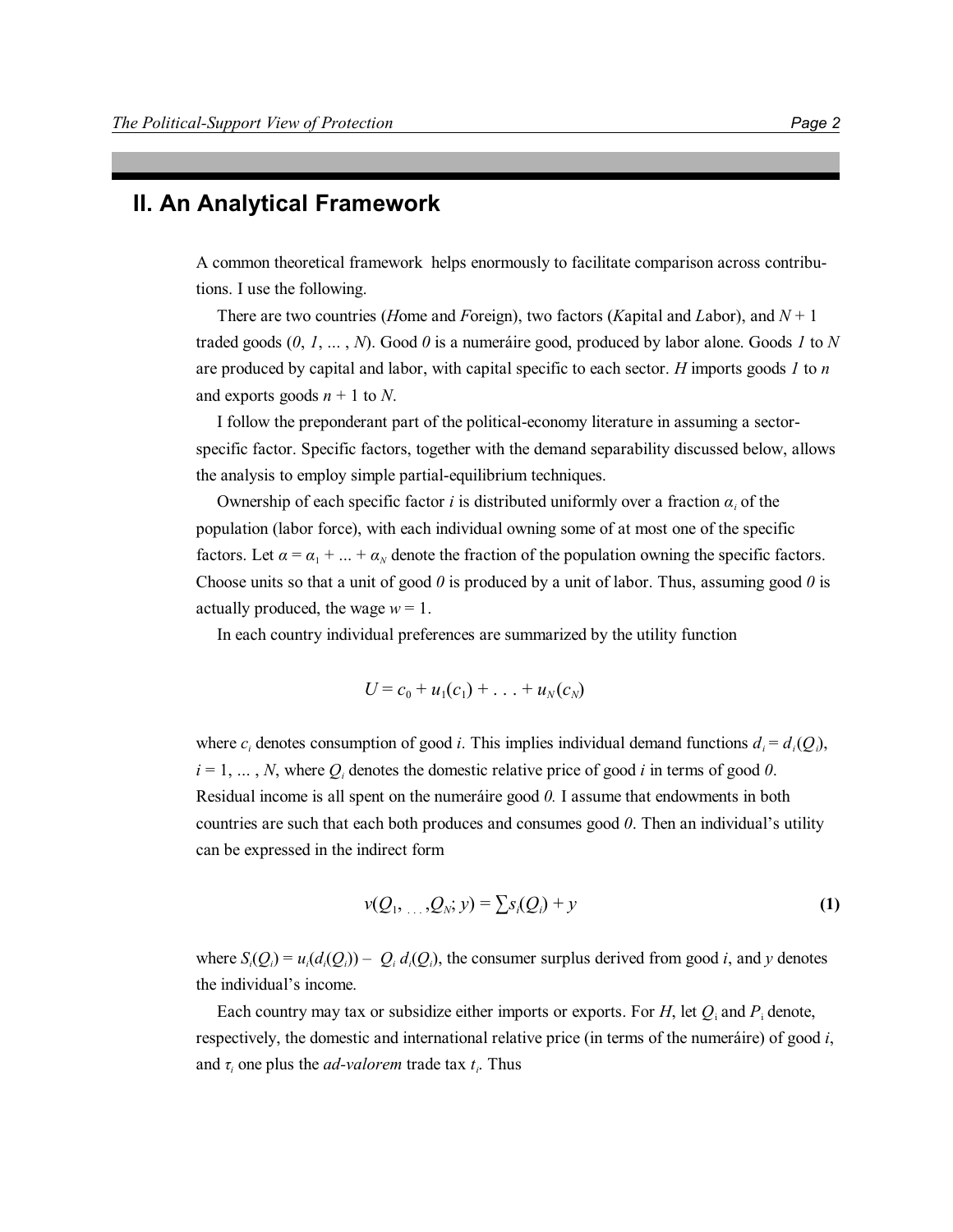$$
Q_i = \tau_i P_i
$$

for  $i = 1, ..., n$ , and

$$
Q_j = P_j / \tau_j
$$

for  $j = n + 1, \ldots, N$ . Analogous *F* variables will be distinguished by asterisks. Equilibrium in the world market for good  $i, i = 1, \ldots, n$ , is represented by

$$
M_i(\tau_i P_i) = X_i^*(P_i/\tau_i^*)
$$
 (2)

where  $M_i$  and  $X_i^*$  respectively denote  $H$  import demand and  $F$  export supply.  $H$ 's import tax and *F*'s export tax thus determine  $P_i$ , independently of other sectors. This in turn implies the following.

$$
(\tau_i/P_i)(dP_i/dt_i) = -e_i/(e_i + f_i^*)
$$
\n(3)

and

$$
(\tau_i/Q_i)(dQ_i/dt_i) = (\tau_i/P_i)(dP_i/dt_i) + 1 = -f_i^{*}/(e_i + f_i^{*})
$$
\n(4)

where  $e_i = -(\tau_i P_i M_i')/M_i > 0$  and  $f_i^* \equiv (P_i X_i')/(\tau_i^* X_i^*) > 0$ .

The equilibria in the world markets for goods  $n + 1$  to N can be represented analogously. *H* imports of goods 1 ... *n* need not equal in value *H* exports of goods *n* + 1, ... , *N*: Trade balance is reached with a net exchange of good *0.*

### **III. Unilateral Trade Policy**

The subject of this paper, the political-support portion of the literature on the political economy of protection, focuses on the behavior of an incumbent government in office rather than on the electoral process.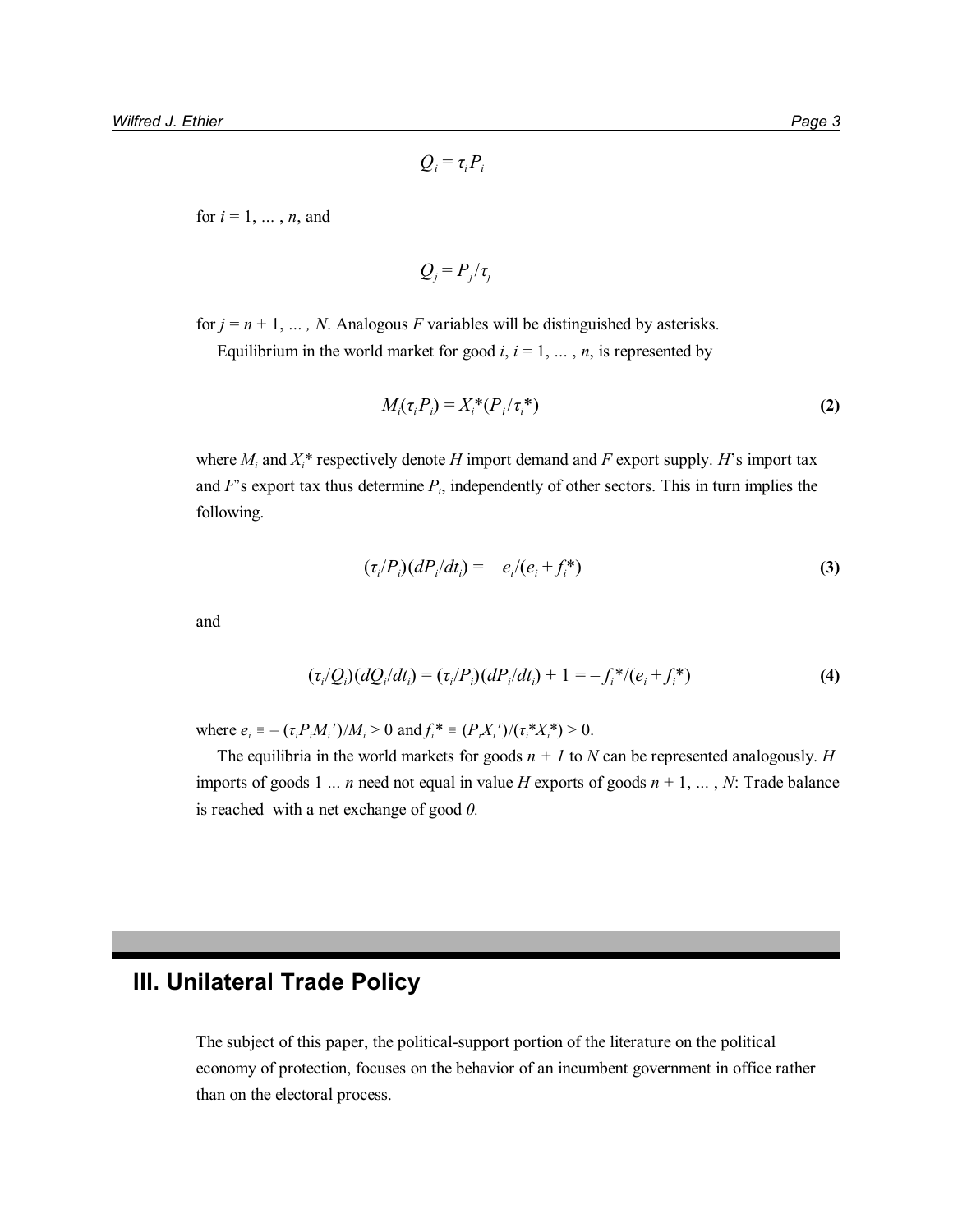**The general political-support approach.** Hillman (1982) introduced the politicalsupport function to analyze the behavior of an incumbent government confronted by a specialinterest group. [See also Hillman (1989, 1990), Long and Vousden (1991) Hillman, Long, and Moser (1995), and Hillman and Moser (1996)].

Suppose, in the model of Section II, that the owners of capital specific to an import sector *i* constitute an interest group desiring tariff protection. The incumbent government wishes to set a tariff that will maximize its political support. Assume that the separability of our model allows the government to do this sector by sector, so that, for each *i*, it wishes to maximize:

$$
W^{i} = f^{i}(\psi_{i}(Q_{i}) - \psi_{i}(P_{i}), Q_{i} - P_{i}).
$$
\n(5)

Here  $\psi_i$  measures the concerns of the interest group. The first argument of  $f^i$  accounts for the influence of the interest group on political support and the second argument that of the population at large. In both arguments, political support depends not only on the outcome (*Q*<sub>i</sub>) but on how that outcome differs from what it would be were the government to take no action. The government is held politically accountable only for what it has done. This is a potentially important distinction. But it is relevant only when the economy is subject to an external shock that influences the free-trade equilibrium [Hillman (1982), for example]. So subsume for now the free-trade situation into the functional form. Assuming that  $f<sup>i</sup>$  is increasing in its first argument and decreasing in its second, the government will maximize its political support *W<sup>i</sup>* in **(5)** by trading off the general welfare for that of the interest group.

Assume, more specifically, that the measure of interest-group benefit is the income of the corresponding specific factor  $\pi_i(Q_i)$  and that the measure of the effect of policy on the general welfare is the effect on the per-capita consumer surplus derived from the corresponding good:  $S_i(Q_i)$ . Trade tax revenue is, for now, not included in either term. Then, suppressing for convenience the index *i*, **(5)** can be expressed as follows

$$
W = W(\pi(Q[t]), S(Q[t]))
$$
\n(6)

with *W* increasing in both arguments.

Note that the political-support function is not derived from economic fundamentals: It is assumed directly. I refer to this feature, often regarded as undesirable, as the *Black-Box Problem* **[BB]**.

Differentiating **(6)** with respect to *t* and rearranging terms yields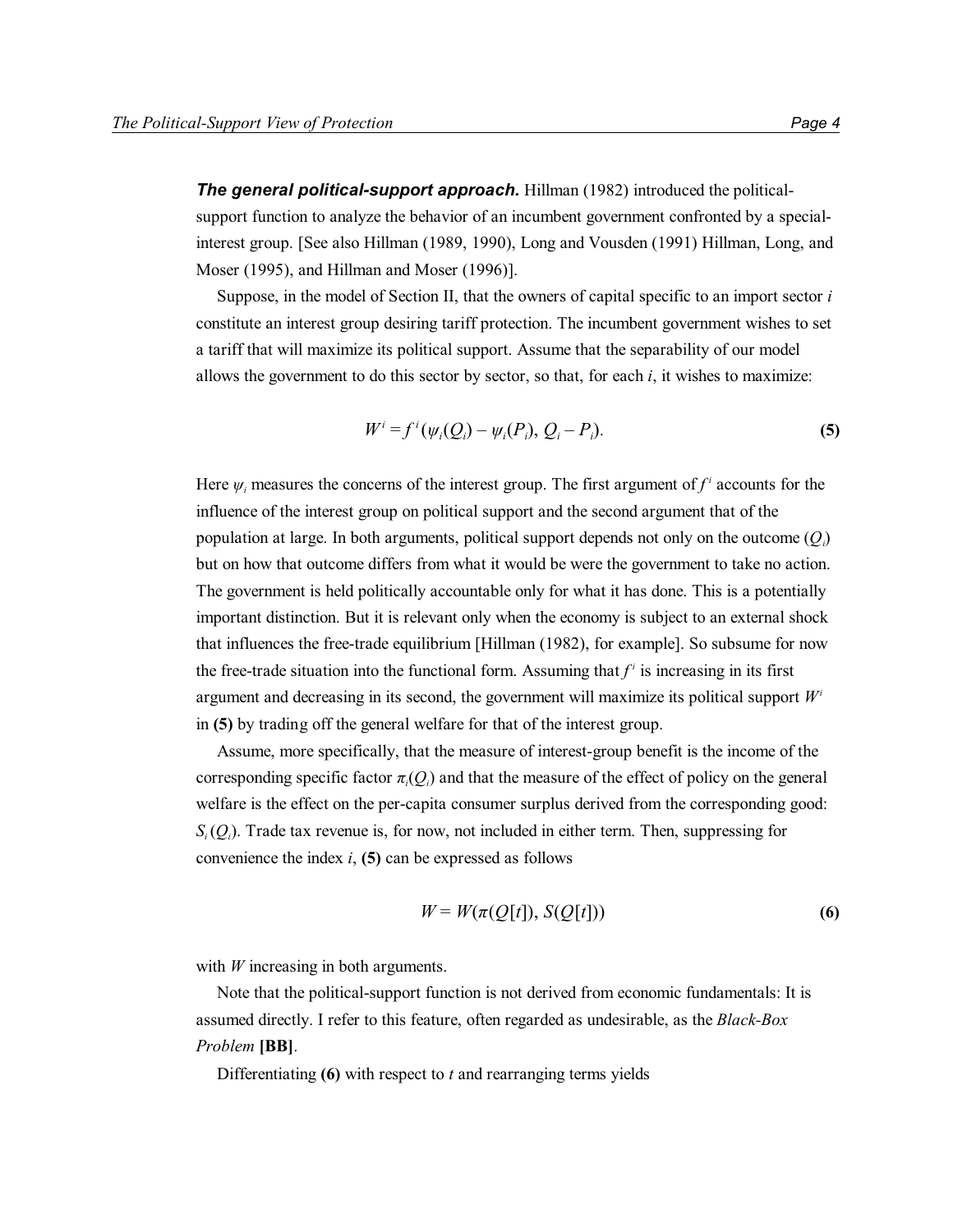$$
(1/PW2)(dW/dt) = I(Q)x - M
$$
\n(7)

where *x* denotes the output of the sector, and  $I(Q) = (W_1 - W_2)/W_2$  can be interpreted as an index of the political influence of the special-interest group. Call the interest group *influential* if the right-hand side of (7) is positive when  $t = 0$ ; that is, an influential interest group is able to obtain protection.

A tariff will increase *x* in **(7)** and lower *M*, so, *unless I* also falls sufficiently rapidly, the government will impose a prohibitive tariff whenever confronted by an influential interest group.

There are two ways to alter the model to avoid this extreme result. One is to add trade-tax revenue to the arguments of **(6)**. In this case, lowering the tariff below its prohibitive level, which will generate trade-tax revenue, would increase the government's political support if trade-tax revenue is given significant weight. The chosen tariff or subsidy will depend *crucially* upon its effect on trade-tax revenue. But we observe, with industrial countries, no real interest in trade tax revenue (Regan (2006)). Still, such revenue exists, so it could logically be included in our models, but the critical role it then assumes in the theory seems totally at odds with its apparent negligible practical importance. I refer to this as the Cognitive-Dissonance (**CD**) problem. I assign it a label because, as will become apparent, it is pervasive in the literature on the political economy of trade policy, including the political-support component.

The second way to alter the model is to suppose that the influence of an influential specialinterest group is limited, that is, that *I* declines as *t* (and so *Q*) increases. In other words, as an interest group gets more of what it wants, its influence declines at the margin (diminishing returns to lobbying). If *I* declines rapidly enough, **(7)** will have an interior solution corresponding to a non-prohibitive tariff. Consider this possibility in more detail.

The influence of a special-interest group can be measured by the value of *I* when  $t = 0$ , that is,  $I(P)$ , and also by the rate of its decline:  $I' \leq 0$ . Assume for simplicity that these measures are in accord:  $I(P)$  is larger when the absolute value of  $I'$  is smaller.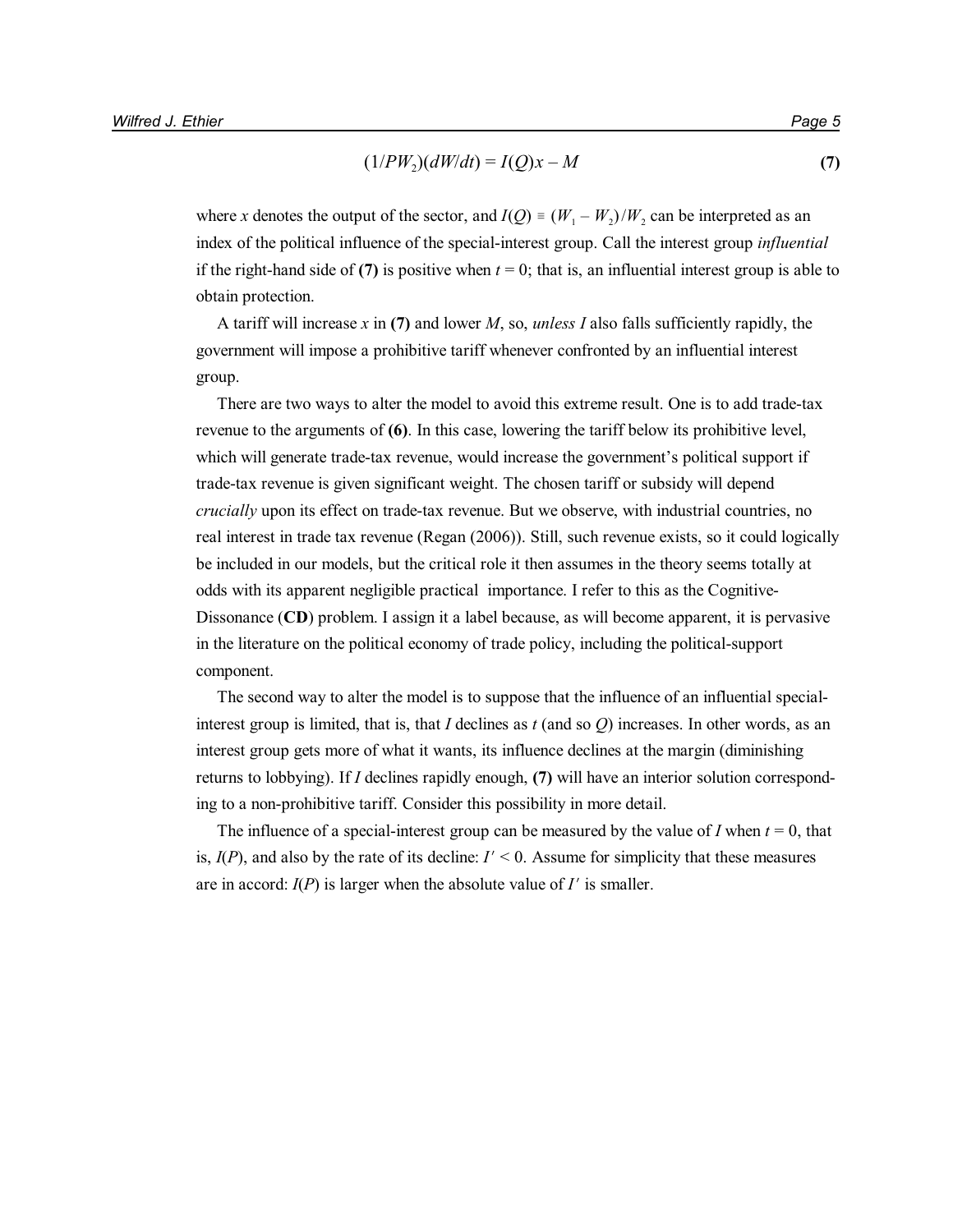

**Figure 1**

**The Equilibrium Tariff**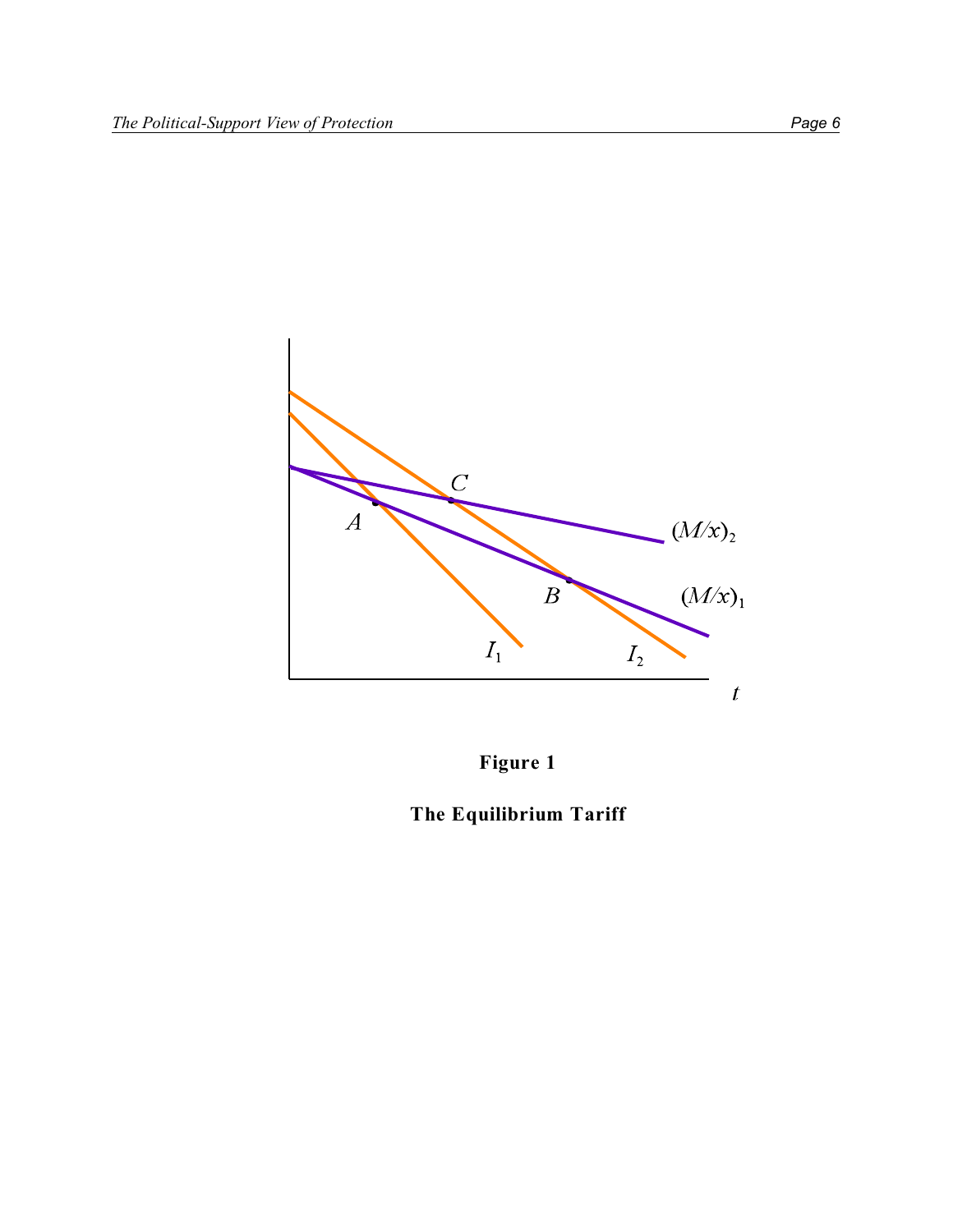Figure 1 shows the case of an influential interest group (the right-hand side of **(7)** is positive when  $t = 0$ ) where *I* falls rapidly enough to give an interior solution (at point *A*).  $I_2$  (where point *B* indicates the equilibrium) shows more influence than *I*<sub>1</sub>. Other things equal, a greater influence implies a larger *t* and a lower import-penetration ratio *M*/*x*.

The elasticity *e* of import demand plays an important role in many tariff issues,<sup>1</sup> so it is of interest to examine its effect. This is more complex. In Figure  $1 \left( M/x \right)_{2}$  reflects a lower elasticity than  $(M/x)$ . Along a given  $I_1$  the reduction in *e* lowers *t* and raises  $M/x$ . But a lower *e* also implies a lower deadweight loss to increasing *t*, so the lobby should become more influential, which is reflected in  $I_2$  replacing  $I_1$ . This raises *t* and lowers  $M/x$ , so the net effect is ambiguous. For a given reduction in *e*, as reflected in given  $(M/x)$ <sub>1</sub> and  $(M/x)$ <sub>2</sub>, this net effect depends upon the sensitivity of lobby influence to *e*. With low sensitivity, *t* falls and *M/x* increases; with intermediate sensitivity, *t* and *M/x* both increase; with high sensitivity, *t* increases and *M/x* falls. In other words, at a given level of import penetration, *t* is negatively related to *e*.

An influential interest group will of course be concerned that any protection it receives not be undone by the government of a trading partner subsidizing its exports. That the home government shares this concern is implied by **(5)**, which says that the home government is rewarded on the basis of the net effects of its actions. Thus we should expect the government to implement a countervailing duty law, providing that any foreign subsidy be countervailed by an increase in the home tariff. To my knowledge, the political-support literature has not actually made this point, but it seems a clear inference from its approach.

The above discussion applies to an influential interest group. But what happens when it is not influential? There are again two alternatives.

**1** An interest group for which the right-hand side of **(7)** is negative when *t* = 0 will induce the government to subsidize imports without bound (or as much as the treasury will bear) unless *I* rises sufficiently rapidly as the subsidy is increased.

**2** This literature seems based on the observation that import-competing interests are individually much more affected by trade policy regarding their goods then are the more numerous but more diffused consumers. Then such interests, even if not politically organized at all, are much more likely than consumers to vote on the basis of such policy. This suggests assuming that the right-hand side of (7) is never negative when  $t = 0$ : It is positive for an influential group and zero for a non-influential group. Thus the latter will result in  $t = 0$ .

For contrasting recent examples from the trading partner's point of view, see Broda, Limão and Weinstein 1 (2008) and Magee and Magee (2008).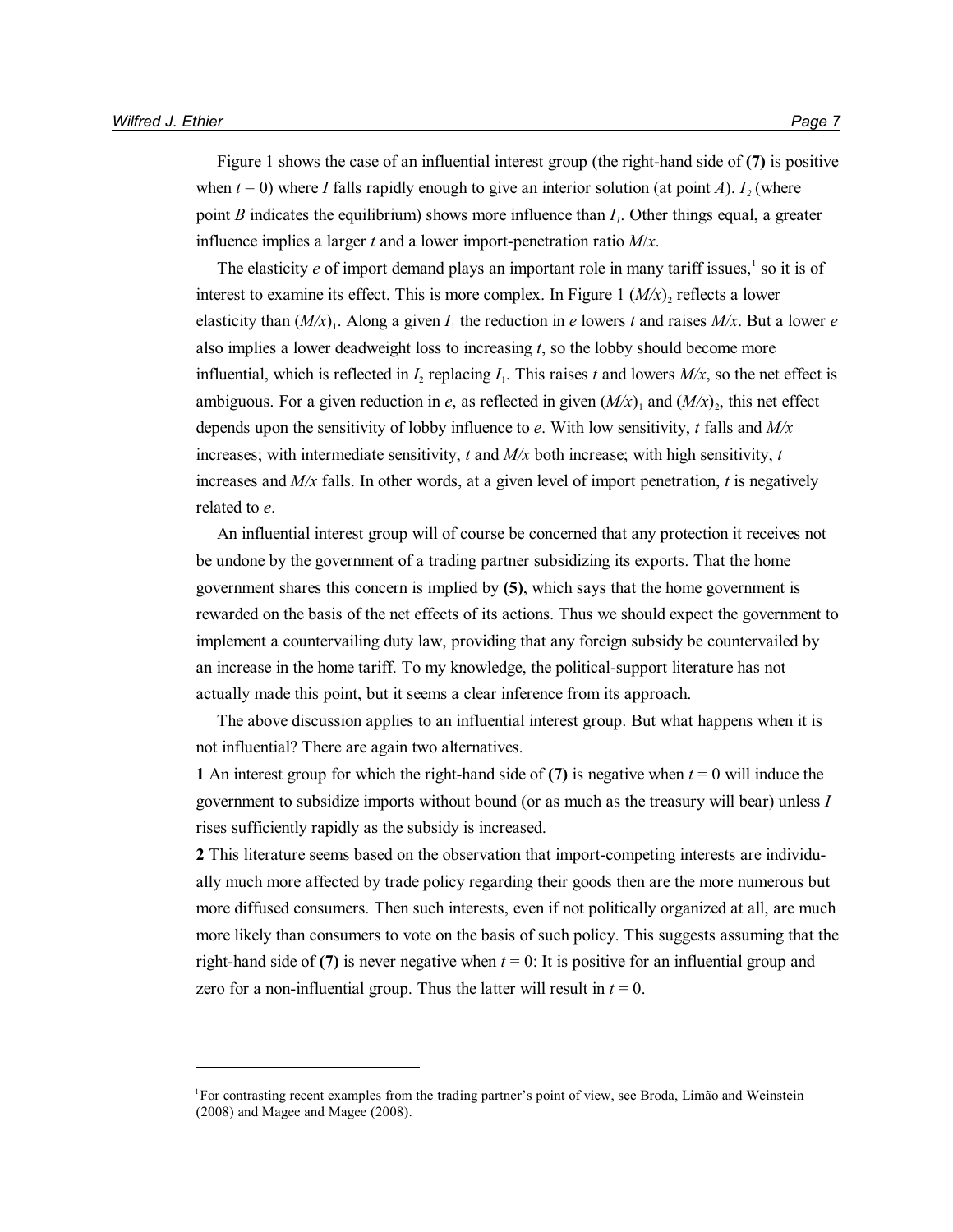Of these alternatives, **2** seems to me more in accord with the spirit of the general supportfunction approach, so I shall take it as characterizing that approach. But, to my knowledge, that literature again has not addressed these alternatives at all, much less provided a formal framework to indicate when one or the other might be more appropriate.

Suppose, finally, that the interest group corresponds to an export sector. Analogously to the above, an influential group would be able to induce the government to provide an export subsidy. However, if, as discussed above, foreign governments have adopted countervailingduty laws, such a subsidy would amount to a cost that conferred no benefit on the interest group and so would not be adopted. Both the government and the interest group know this. The government is powerless to aid such a group with trade policy. Non-influential groups can be treated analogously to such groups in import-competing sectors. That is,  $t = 0$  in export sectors with non-influential interest groups. Again, this seems to be a reasonable inference from the nature of the political-support approach, though it is not discussed in that literature.

*Key points about the political-support approach. First*, political support depends upon the effect of the government's actions on agents' well-being, not just the latter itself.

*Second*, the approach exhibits the **BB** problem: The political-support function is not derived from microeconomic fundamentals.

*Third*, for influential import-competing sectors the degree of influence is positively correlated with the tariff rate.

*Fourth*, for influential import-competing sectors the tariff is negatively correlated with the import-penetration ratio.

*Fifth*, for influential import-competing sectors the tariff is negatively correlated with the elasticity of import demand, at a given import-penetration ratio.

*Sixth*<sup>\*</sup>, if the country has at least one influential import-competing sector it will adopt a countervailing-duty law.

*Seventh*\*, non-influential import-competing sectors are likely to be characterized by an absence of trade-policy intervention.

*Eighth*, the government is unable to do anything for, and therefore to extract political support from, influential export sectors.

*Ninth*\*, non-influential export sectors are likely to be characterized by an absence of tradepolicy intervention.

(An asterisk indicates a point that reasonably characterizes the political-support approach but that, to my knowledge, has not been discussed explicitly in its literature).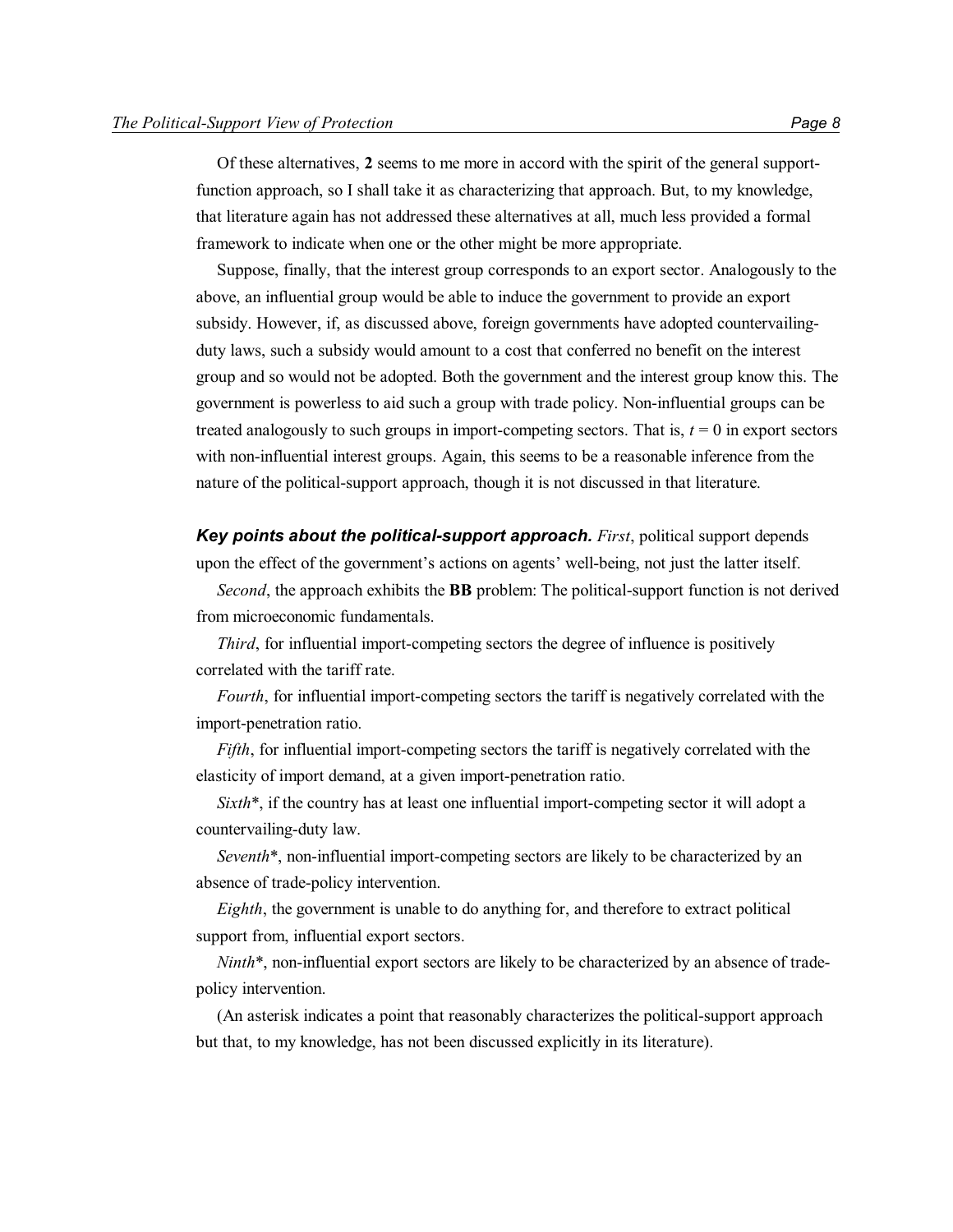*The campaign-contributions variant of the political-support approach.* This variant of the political-support approach, due to Grossman and Helpman (1994, 2002), identifies such support as financial contributions (or bribes). Following the authors, we can denote this approach as Protection For Sale, or PFS. This has become the most widely used political-economy model of protection, not because it is realistic – or even literally plausible – but because it delivers an explicit tariff formula based squarely on a complete micro politicaleconomy description of behavior.

The distinguishing assumptions of this version of the political-support approach are as follows. **i** The *N* specific factors are exogenously divided into  $N<sup>1</sup>$  that are politically organized and  $N^0$  that are not (so  $N = N^0 + N^1$ ). **ii** Political support consists of campaign contributions (or bribes). **iii** Each lobby, with an eye on the other lobbies, offers the government a *contribution schedule* detailing the contribution it will make as a function of the vector of all *N* trade policies. The lobby wishes to maximize the excess of its specific-factor income over its actual contribution. **iv** The government wishes to maximize a weighted average of national income and total contributions,

$$
W = \beta Y + (1 - \beta) \sum_{i} C^{i}
$$
 (8)

where  $C^i$  denotes the actual contribution of lobby *i* and  $\beta \leq 1$  the weight the government attaches to national income *Y*. The latter importantly includes trade-tax revenue. **v** The outcome is modeled as a menu-auction equilibrium in the sense of B. Douglas Bernheim and Michael Whinston (1986).

The PFS model yields equilibrium contributions and tariffs. The former are of little interest, given the contrived nature of the model. But the latter, as pointed out by Goldberg and Maggi (1999), follow directly as necessary conditions for maximizing the joint surplus of the government and the lobbies, regardless otherwise of the actual bargaining model. The equilibrium tariffs are given by

$$
t_i/(1+t_i) = ([\xi_i - \alpha]/[\beta/(1-\beta) + \alpha]) \cdot (1/[M_i/x_i] \cdot e_i)
$$
\n(9)

where  $\xi$ <sub>*i*</sub> = 1 if the industry is politically organized and 0 if it is not. This explicit formula is regarded as the major contribution of the PFS approach. Derivation of the formula depends *crucially* on the inclusion of trade-tax revenue in the objective function (the **CD** problem).

Note that if the government cares only about social welfare  $(\beta = 1)$  it adopts a policy of free trade. This is also the result if everyone belongs to some organized lobby  $(a = 1)$ , but this latter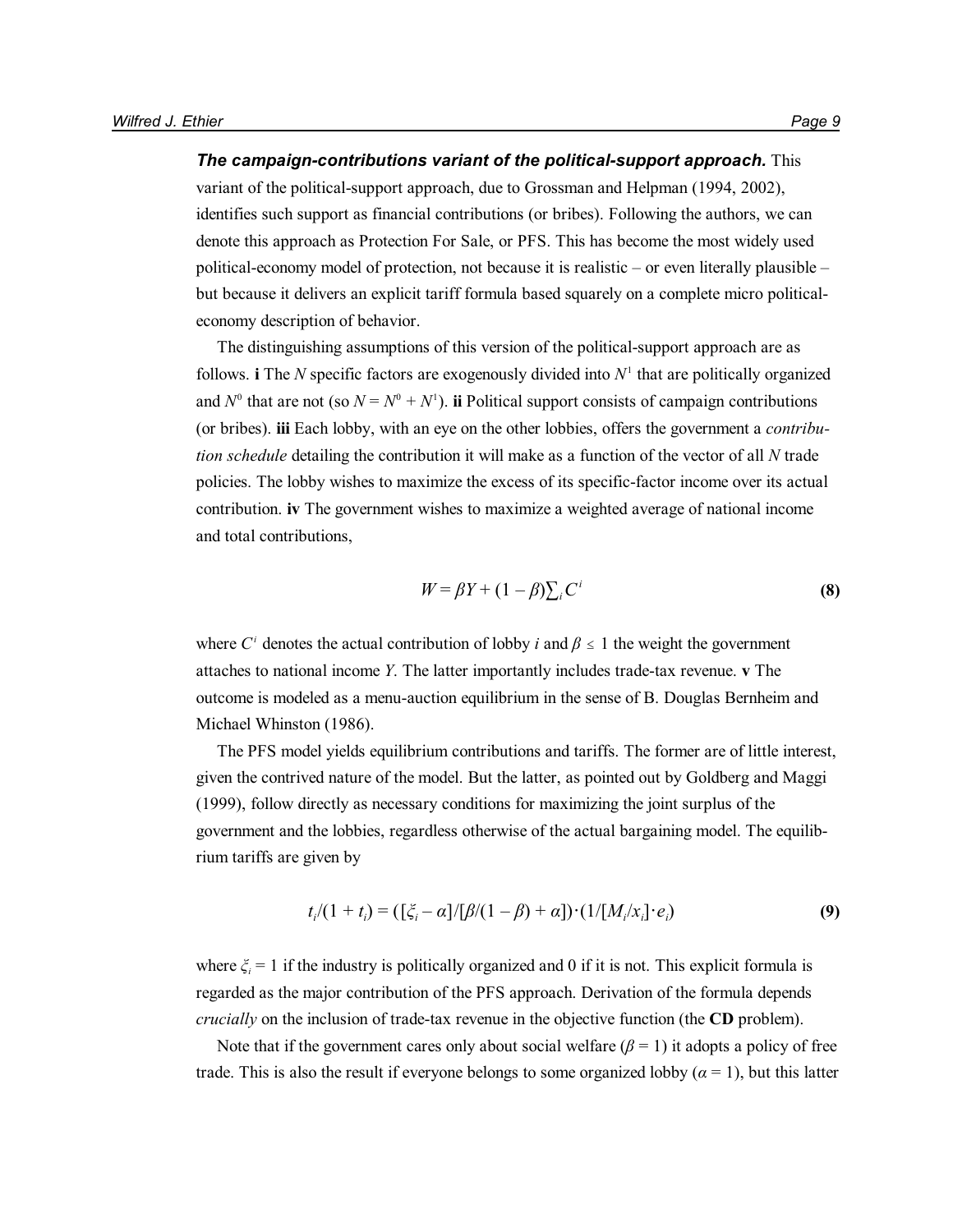result is of little interest as it just reflects the extreme assumptions that all organized sectors are equally potent politically and that they all lobby equally about all trade policies.

Equation (9) implies the following. *Organized import-competing sectors* ( $\xi_i = 1$ ) will receive positive protection that is positively related to the degree of influence  $\zeta_i$  (though of course that is here constrained to be only either zero or unity), and negatively related to the import-penetration ratio and to the elasticity of import demand. This is exactly what the general political-support function approach predicts, of which the PFS model is a special case.

*Unorganized import-competing sectors* ( $\zeta$ <sup>*i*</sup> = 0) will be confronted with subsidized imports. This contrasts with my interpretation of the spirit of the political-support approach  $(t = 0)$ , though, as pointed out above, that literature has not been explicit about this.

*Organized export sectors* ( $\xi$ <sup>*i*</sup> = 1) will find their exports subsidized. This also contrasts with the predictions of the general political-support approach.

*Unorganized export sectors* ( $\zeta$ <sup>*i*</sup> = 0) will find their exports taxed. This again contrasts with my interpretation of the spirit of the political-support approach  $(t = 0)$ , though, again, that literature has not been explicit about this.

*Key points about the PFS variant. First*, political support is identified with contributions (bribes).

*Second*, the approach is free of the **BB** problem: Both the contributions and the trade policies are derived from microeconomic and micro-political fundamentals.

*Third*, the PFS variant is subject to the **CD** problem.

*Fourth*, for politically organized import-competing sectors the degree of influence is positively correlated with the tariff rate.

*Fifth*, for organized import-competing sectors the tariff is negatively correlated with the import-penetration ratio.

*Sixth*, for organized import-competing sectors the tariff is negatively correlated with the elasticity of import demand, at a given import-penetration ratio.

*Seventh*, unorganized import-competing sectors are characterized by import subsidies.

*Eighth*, organized export sectors are characterized by export subsidies.

*Ninth*, unorganized export sectors are characterized by export taxes.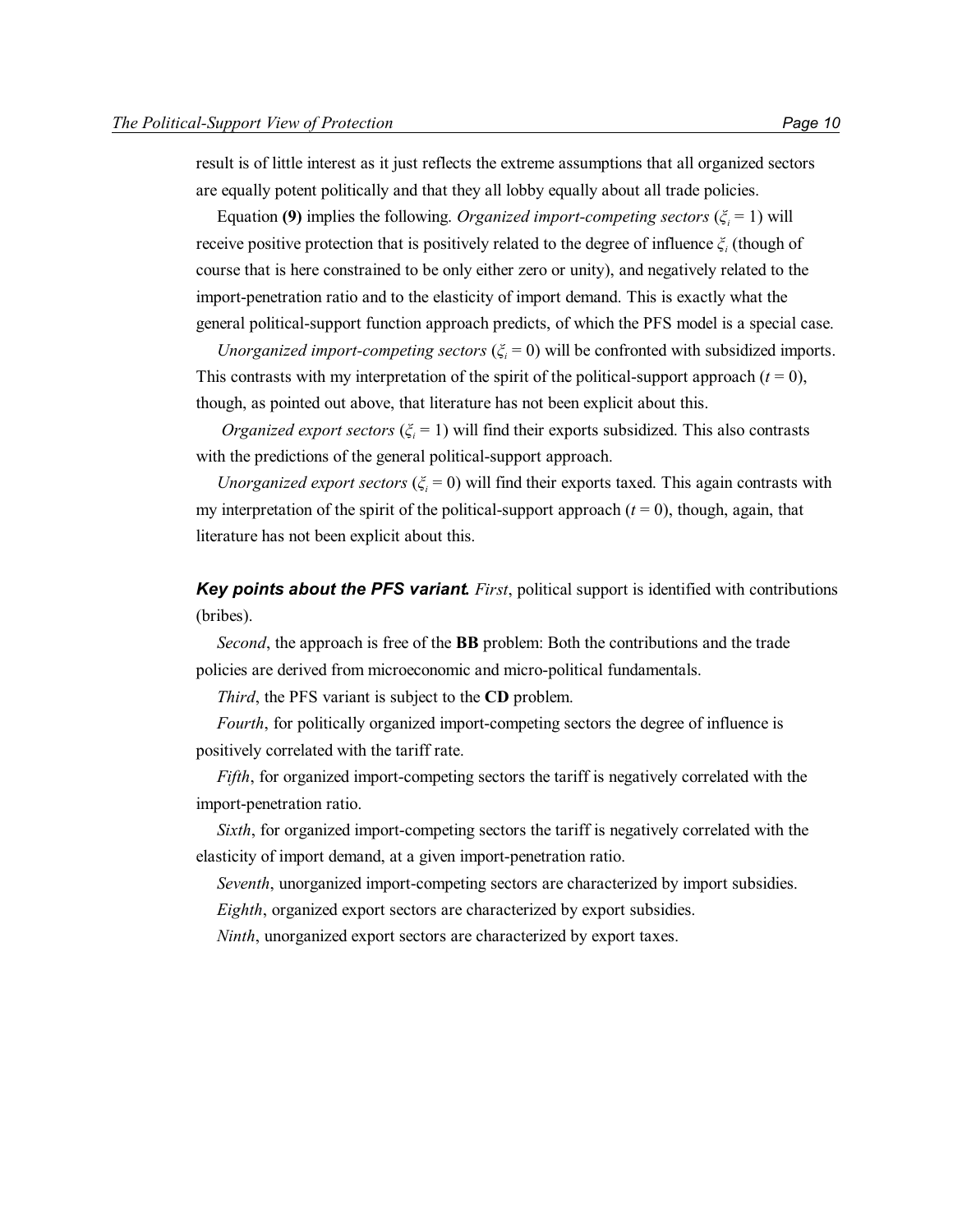#### **IV. Empirical Investigations**

*Empirical investigations of the PFS variant.* The PFS model has received considerable empirical attention [most notably: Goldberg and Maggi (1999), Gawande and Bandyopadhyay  $(2000)$ , Mitra, Thomakos, and Ulubaşoğlu  $(2002)$ , and McCallum  $(2004)$ ]. These papers uniformly claim support for the PFS model, but in a highly selective way. They have arbitrarily confined themselves to import-competing sectors. An important claim in this literature is that they are estimating **(9)**, an equation that comes directly from a detailed microeconomic and micro-political model (*i.e.*, no **BB** problem).

These papers do not employ actual tariffs<sup>2</sup> because they are constrained by international trade agreements, not part of the basic PFS model. So data on administered protection is used instead. It's not clear how much this helps, since administered protection very often involves a good deal of bilateral negotiation [as noted, *e.g.*, by Goldberg and Maggi (1999, p 159)]. But there are more fundamental concerns.

Administered protection using tariffs involves primarily antidumping and countervailing duties. These are imposed as a result of a well-defined legal procedure that, in sharp contrast to the PFS model, gives *no* weight to either national welfare or tariff revenue. So, if such data does fit **(9)**, even though we *know* it was not generated by what the PFS approach models, one must wonder what such a fit means<sup>3</sup>. Certainly this limitation is far more serious than the fact that bound tariff rates involve international negotiation.

Administered protection using non-tariff barriers involves, in data from the 1980s and before, primarily voluntary export restraints (VERs). The empirical literature calculates tariff equivalents. A key property of VERs is that the rents from the barriers are captured by exporters, whereas the assumption in the PFS model that the importing country captures those rents is crucial to the derivation of **(9)**. If the PFS model is altered to constrain the importing country from capturing the rents, necessary if VER data is used, the model predicts nothing like **(9)**. So a good fit to **(9)** with VER data is not at all a confirmation of the PFS model. Quite the contrary.

The empirical studies have also not investigated the predictions of the PFS model that most closely reflect its central assumptions: **i** import subsidies for all politically unorganized import-

 ${}^{2}$ McCallum (2004) is an exception.

<sup>&</sup>lt;sup>3</sup>Political organization also plays no role in the administrative procedure, but one might conjecture that politically organized sectors are also better able to file petitions.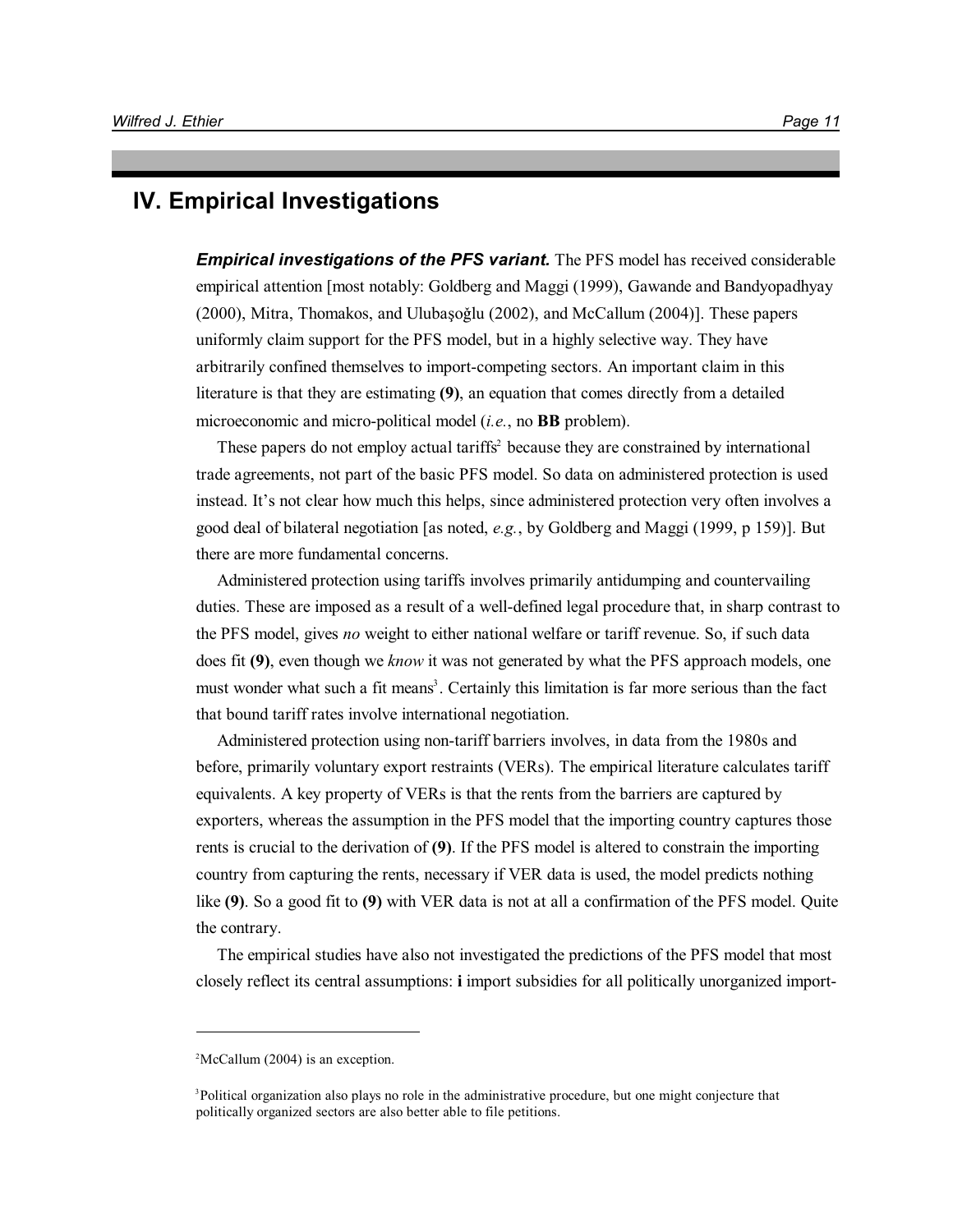competing sectors, **ii** export subsidies for politically organized export sectors and **iii** export taxes for all politically unorganized export sectors. Perhaps because it is obvious that these predictions are not borne out by the facts.

Neglect of prediction **ii** can be defended on the grounds that, like import tariffs, export subsidies are seriously constrained by trade agreements<sup>4</sup>. But predictions *i* and *iii* involve instruments that are *not* constrained by international trade agreements. They are therefore free of the issues that prevented the use of conventional bound tariffs. These are the predictions of the PFS approach that are the *most* consistent with the available data, and so they should be the last to be neglected<sup>5</sup>.

The empirical literature on the PFS model uses its parameter estimates to infer the size of the structural parameter  $\beta$ , the weight the government attaches to social welfare. Typically this weight turns out to be quite high: The government is seen as valuing social welfare much more than contributions. But since that literature has not succeeded in confirming the structure specific to the PFS model, it is not clear what, if any, significance can be attached to this seemingly optimistic inference.

In summary, the empirical work has not provided support for the PFS model itself; apparently the **CD** issue dominates. See Ethier (2006, 2007). But this work has given powerful evidence that, in politically organized import-competing sectors, protection is negatively related to the import-penetration ratio, presumably reflecting the tug between sectoral special interests and consumer surplus central to most political-economy approaches to trade policy. Also in such sectors, protection appears to be negatively related to the domestic elasticity of import demand. Furthermore, and probably most significantly, this literature argues persuasively that distinguishing between politically organized and unorganized sectors is crucial to understanding the determinants of protection.

So we have support not for the PFS model in particular, but for "something else." What else? The general political-support approach makes just those predictions that have been verified and is free of the issues, attending the PFS model, mentioned above. Thus the empirical literature can be interpreted as providing strong evidence for the general politicalsupport approach, but *not* for its PFS variant.

<sup>&</sup>lt;sup>4</sup>They might also be ruled out by the existence of countervailing duty laws. But it is not at all clear that such laws are themselves consistent with the PFS model, and, to my knowledge, no one has argued that they are.

<sup>&</sup>lt;sup>5</sup>Of course one might dispose of **i** and **iii** with arguments like those I have used above to characterize the implications of the general political-support approach. But to do this would be to defeat the basic purpose of the PFS variant, which is precisely to derive policy implications directly from a detailed microeconomic and micropolitical model.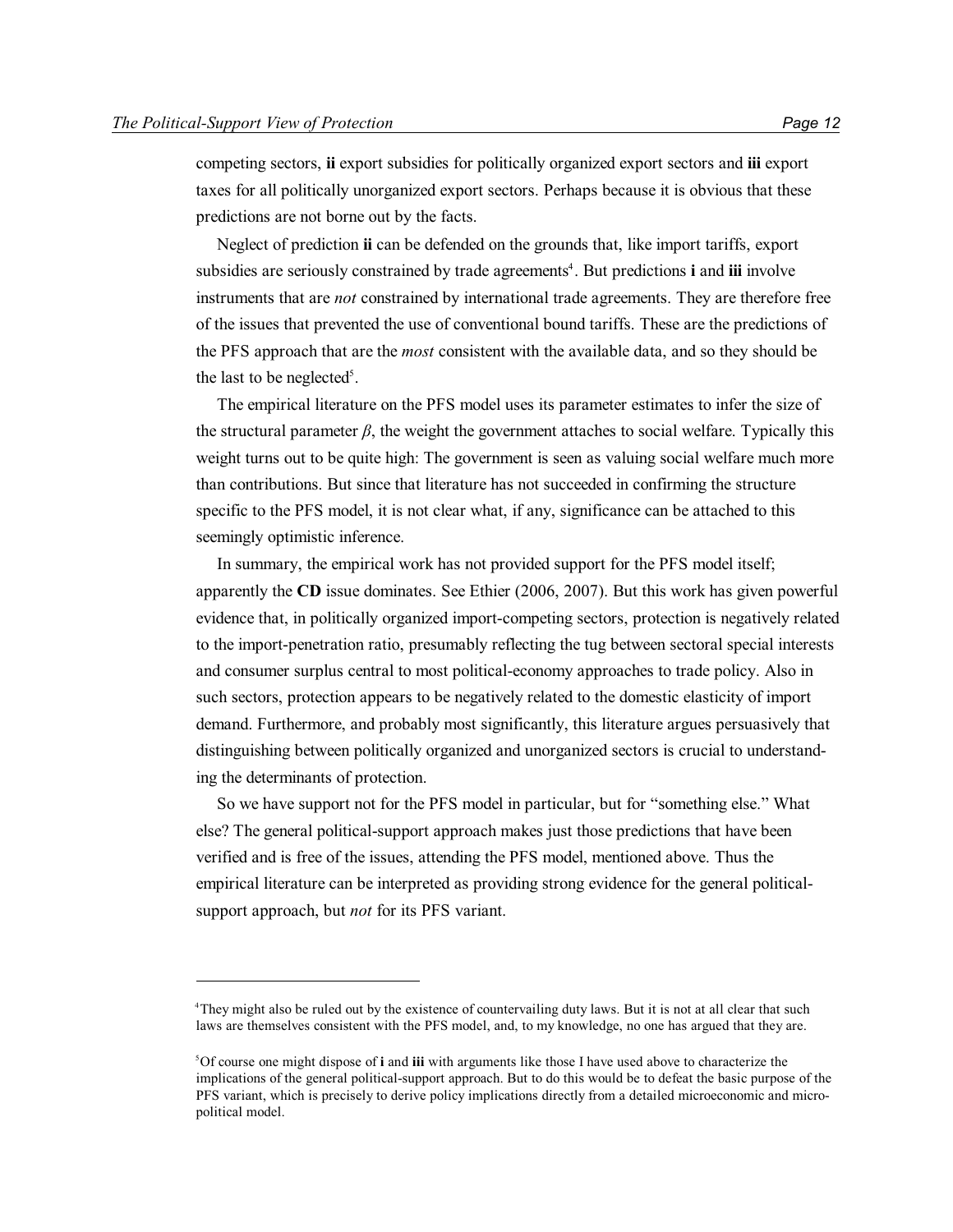This is a notable accomplishment. In my mind it is the single most valuable contribution to date in the large empirical literature addressing the political economy of trade policy. And the PFS model, by supplying **(9)** in explicit form, was critical in stimulating this contribution. However, the more general approach does not derive the political-support function from microeconomic and micro-political fundamentals, so the **BB** problem has not in fact been dealt with. Thus the empirical literature, intriguing and valuable as it is, cannot be interpreted as successfully confirming a structural model derived directly from a theory based on microeconomic and micro-political fundamentals. More work is called for.

*Empirical investigations of tariffs and trade elasticities.* Recently, Broda, Limão and Weinstein (2008) investigated the empirical relation between tariffs and trade-partners' export elasticities for a set of non-WTO members (so that their tariffs were not constrained by GATT multilateral agreements). They concluded that actual tariffs are indeed explained by the classic optimum-tariff argument. This would imply that the entire literature on the politicalsupport view of protection is, at best, of little practical significance.

Suppose that the home government wishes only to maximize home welfare. Because of the separability of our model, this will require that all imports be taxed according to the classical optimum-tariff formula:

$$
t_i = 1/f_i^* \tag{10}
$$

So the tariff is negatively related to *t* sector-by-sector in our model. Broda, Limão and Weinstein (2008) presented evidence that tariffs and foreign export-supply elasticities are indeed negatively related and based their assertion on this.

But this ignores the possibility that the empirical relation the authors have established might equally well be explained by something else entirely different from straightforward national welfare maximization. That is, they address necessity, not sufficiency.

Suppose instead, that the government cares not at all for national welfare, but wants to maximize tax revenue and regards a trade tax as the only available instrument.<sup>6</sup> Then, utilizing *,* **(3)** and again exploiting the model's separability, the first-order condition for choosing *t* to maximize  $t_i P_i M_i$  reduces to

$$
t_i/\tau_i = (\left[f_i^* + e_i\right]/\left[f_i^* + 1\right])(1/e_i) \tag{11}
$$

<sup>&</sup>lt;sup>6</sup>While the governments of the industrial countries seem to care little about trade-tax revenue, that is not true for at least some of the countries in the sample used by Broda, Limão and Weinstein (2008).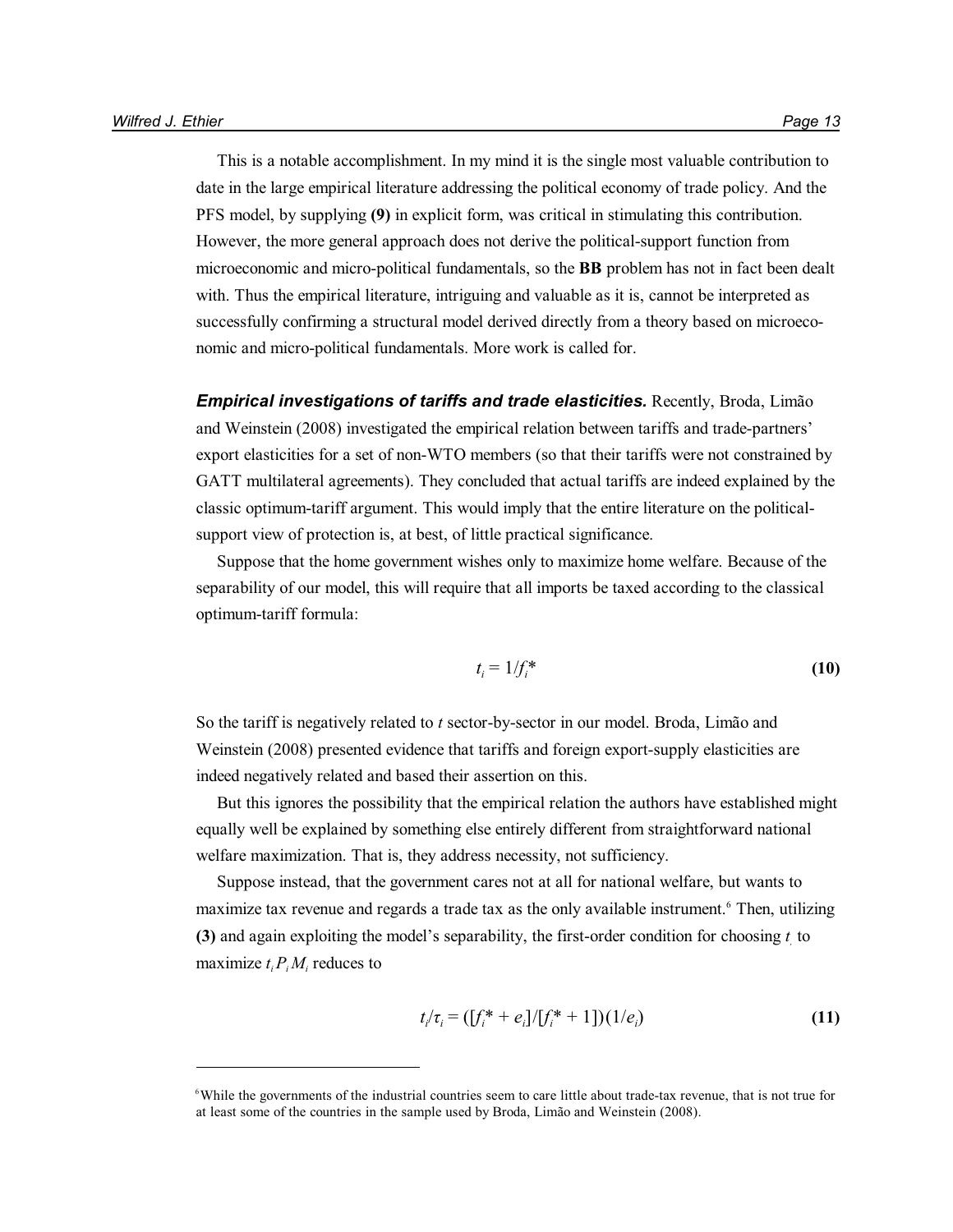Note that the left-hand side of  $(11)$  is positively related to  $t_i$  and the right-hand side negatively *i* related to  $f_i^*$ , if  $e_i > 1$ . Thus, again, the tariff is negatively correlated with the foreign exportsupply elasticity (as long as  $e_i > 1$ ). Of course (11) could be consistent with a positive *i* relationship, *if*  $t_i$  is not conditioned on  $e_i$  and if  $e_i$  is sufficiently negatively correlated with  $f_i^*$ . But this seems highly unlikely as the two elasticities measure the price sensitivity of the same good in the respective countries. So one might argue that Broda, Limão and Weinstein (2008) offer support for the position that countries levy tariffs to maximize government revenue.

But there is no reason to stop here. Suppose, next, that the government instead has a target, *for whatever reason, for changing*  $Q_i$ *. Then the relative tariff change*  $dt/\tau_i$  *required to achieve*  $dQ_i/Q_i$  is immediately given by **(4)**,

$$
dQ_i/Q_i = (f_i^*/[f_i^* + e_i])(dt_i/\tau_i).
$$
 (12)

So, if domestic price-change targets are determined exogenously by political concerns or whatnot, tariff implementations will, once again, be negatively correlated with *f*\*.

A negative correlation between tariffs and foreign export elasticities seems to be consistent with a large variety of policy objectives. So it is useful to have such a correlation confirmed empirically. But it says nothing really about the objectives of policy makers. Note that **(10)** says that tariffs depend directly *only* on foreign export elasticities, whereas **(11)** and **(12)** also assign a direct role to home import elasticities. This might be a distinction worth exploring.

*Key points about the empirical work. First*, the empirical literature succeeds in supporting those predictions of the PFS model that overlap with the general support-function approach. This is a valuable contribution.

*Second*, that literature fails to support those predictions that distinguish the PFS model from the general support-function approach.

*Third*, that literature fails to offer support for a theory of protection based on microeconomic or micro-political fundamentals. The **BB** problem remains.

*Fourth*, the empirical literature gives support to a negative relation between tariffs and foreign export elasticities, consistent with various policy objectives.

*Fifth*, since this relation is consistent with many policy objectives, it does little to suggest what the actual policy objectives might be.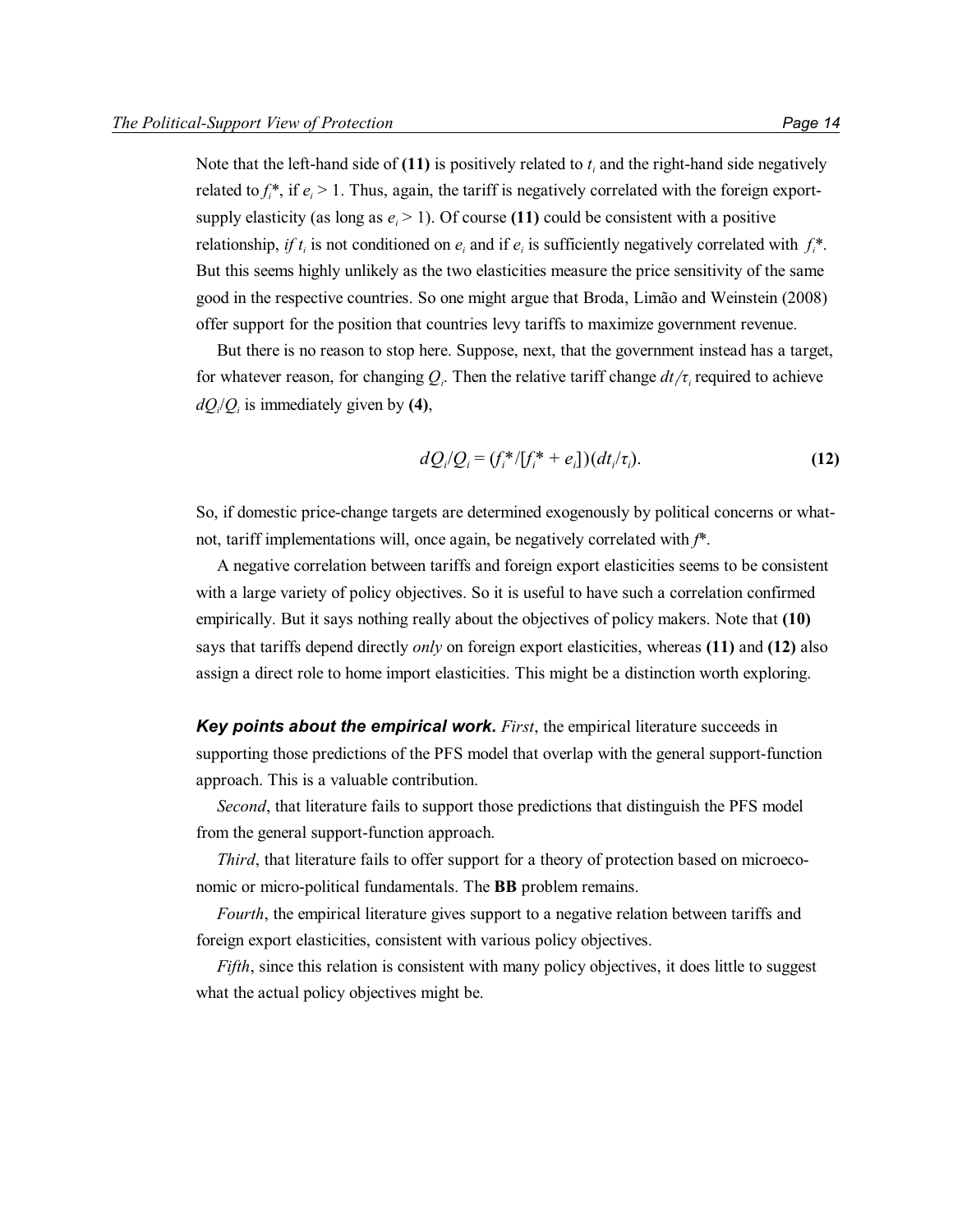## **V. Concluding Remarks**

In recent decades the political economy of trade policy has made significant progress. While before it was basically a footnote to the literature on international trade, it is now a major component. The lion's share of this progress has involved the political-support approach to protection.

I have argued that much of the literature is characterized either by the **DC** problem (a dramatic contrast between what policy-makers say they are doing and what trade theorists model them as doing) or by the **BB** problem (a lack of microeconomic and micro-political fundamentals). The significant empirical literature has been widely and fundamentally misinterpreted. That part of the political-support theory that has found valid empirical support remains quite confounded by the **BB** problem.

But this should not be viewed with dismay. It just means that, though we have come quite a way, we still have much more work to do.

#### **References**

- Bagwell, K. and R. Staiger, 1999, "An Economic Theory of GATT," **AMERICAN ECONOMIC REVIEW** 89: 215–248.
- Bagwell, K. and R. W. Staiger, 2002, **THE ECONOMICS OF THE WORLD TRADING SYSTEM** (Cambridge, MA: The MIT Press).
- Bernheim, B. D. and M. Whinston, 1986, "Menu Auctions, Resource Allocation, and Economic Influence," **QUARTERLY JOURNAL OF ECONOMICS** 101 (1): 1–31.
- Broda, C., N. Limão and D. E. Weinstein, 2008, "Optimal Tariffs and Market Power: The Evidence," **AMERICAN ECONOMIC REVIEW** 98 (5): 2032–2065.
- Ethier, W. J., 2002, "Unilateralism in A Multilateral World," **ECONOMIC JOURNAL** 112: 266–292.
- Ethier, W. J., 2004, "Political Externalities, Nondiscrimination, and a Multilateral World," **REVIEW OF INTERNATIONAL ECONOMICS** 12: 303–320.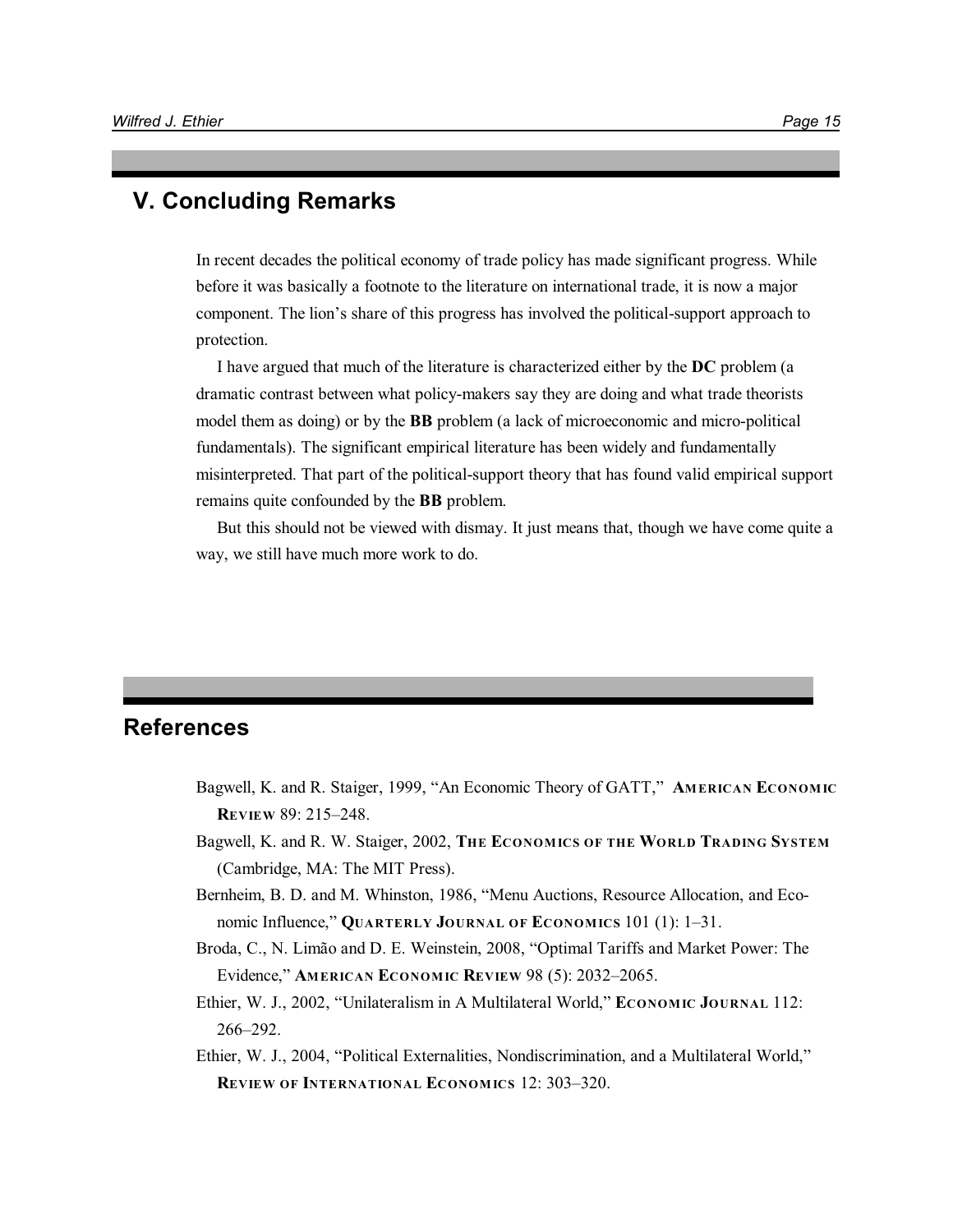- Ethier, W. J., 2007, "The Theory of Trade Policy and Trade Agreements: A Critique," **EUROPEAN JOURNAL OF POLITICAL ECONOMY** 23 (3): 605–623.
- Ethier, W. J., "The Political Economy of Protection." In: Bernhofen, D., R. Falvey, D. Greenaway, and U. Kreickemeier (eds.), **PALGRAVE HANDBOOK OF INTERNATIONAL TRADE**, forthcoming.
- Gawande, K. and U. Bandyopadhyay, 2000, "Is Protection for Sale? Evidence on the Grossman-Helpman Theory of Endogenous Protection," **REVIEW OF ECONOMICS AND STATISTICS** 82: 139–152.
- Goldberg, P. K. and G. Maggi, 1999, "Protection for Sale: An Empirical Investigation," **AMERICAN ECONOMIC REVIEW** 89: 1135–1155.
- Grossman, G. and E. Helpman, 1994, "Protection for Sale," **AMERICAN ECONOMIC REVIEW** 84: 833–850.
- Grossman, G. and E. Helpman, 2002, **INTEREST GROUPS AND TRADE POLICY** (Princeton: Princeton University Press).
- Hauser, H., 1986, "Domestic Policy Foundation and Domestic Policy Function of International Trade Rules," **AUSSENWIRTSCHAFT** 41: 171–184.
- Hillman, A. L., 1982, "Declining Industries and Political-Support Protectionist Motives," **AMERICAN ECONOMIC REVIEW** 72: 1180–1187.
- Hillman, A. L., 1989, **THE POLITICAL ECONOMY OF PROTECTION** (Chur, London and New York: Harwood Academic Publishers). Reprinted 2001 (London: Routledge).

Hillman, A. L., 1990, "Protectionist Policies as the Regulation of International Industry," **PUBLIC CHOICE** 67: 101–110.

- Hillman, A. L., Long, N. V., and Moser, P., 1995, "Modeling Reciprocal Trade Liberalization: the Political-economy and National-welfare Perspectives," **SWISS JOURNAL OF ECONOM-ICS AND STATISTICS** 131: 503–515.
- Hillman, A. L. and P. Moser, 1996, "Trade Liberalization as Politically Optimal Exchange of Market Access." In: Canzoneri, M., W. J. Ethier, and V. Grilli, (Eds.), **THE NEW TRANS-ATLANTIC ECONOMY** (New York: Cambridge University Press): 295–312.
- Johnson, H.G., 1953–54, "Optimum Tariffs and Retaliation," **REVIEW OF ECONOMIC STUDIES** 21: 142–153.
- Long, N. V. and N. Vousden, 1991, "Protectionist Responses and Declining Industries," **JOURNAL OF INTERNATIONAL ECONOMICS** 30: 87 – 103.
- Magee, C. and S. P. Magee, 2008, "The United States is a Small Country in World Trade," **REVIEW OF INTERNATIONAL ECONOMICS** 16 (5): 990–1004.